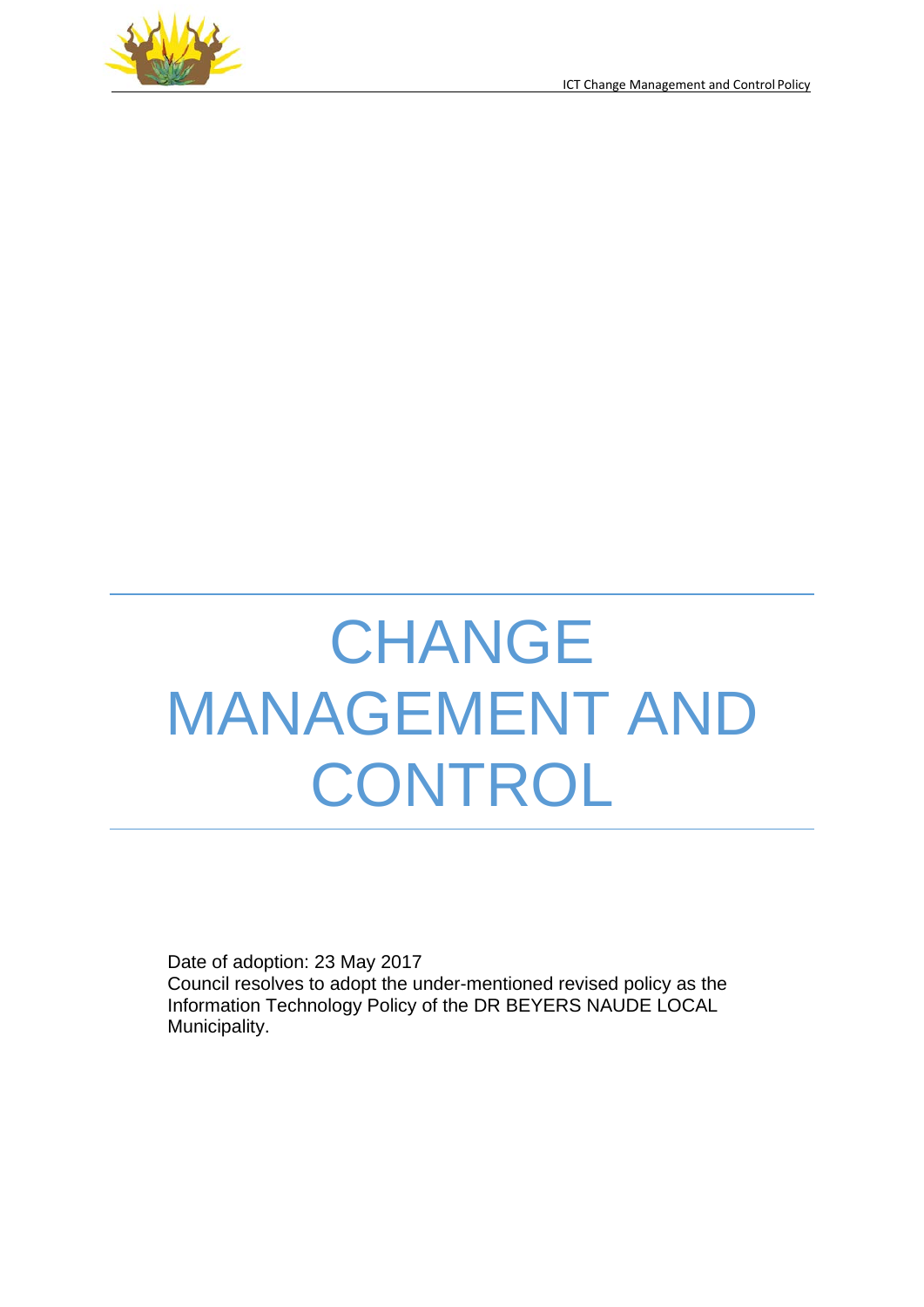

# **Contents Page**

| 1 INTRODUCTION                  | $\mathbf 1$    |
|---------------------------------|----------------|
| 2 PURPOSE                       | $\mathbf 1$    |
| 3 CHANGE MANAGEMENT AND CONTROL | $\mathbf 1$    |
| 4 COMPLAINCE                    | 3              |
| 5 REVIEW                        | $\overline{4}$ |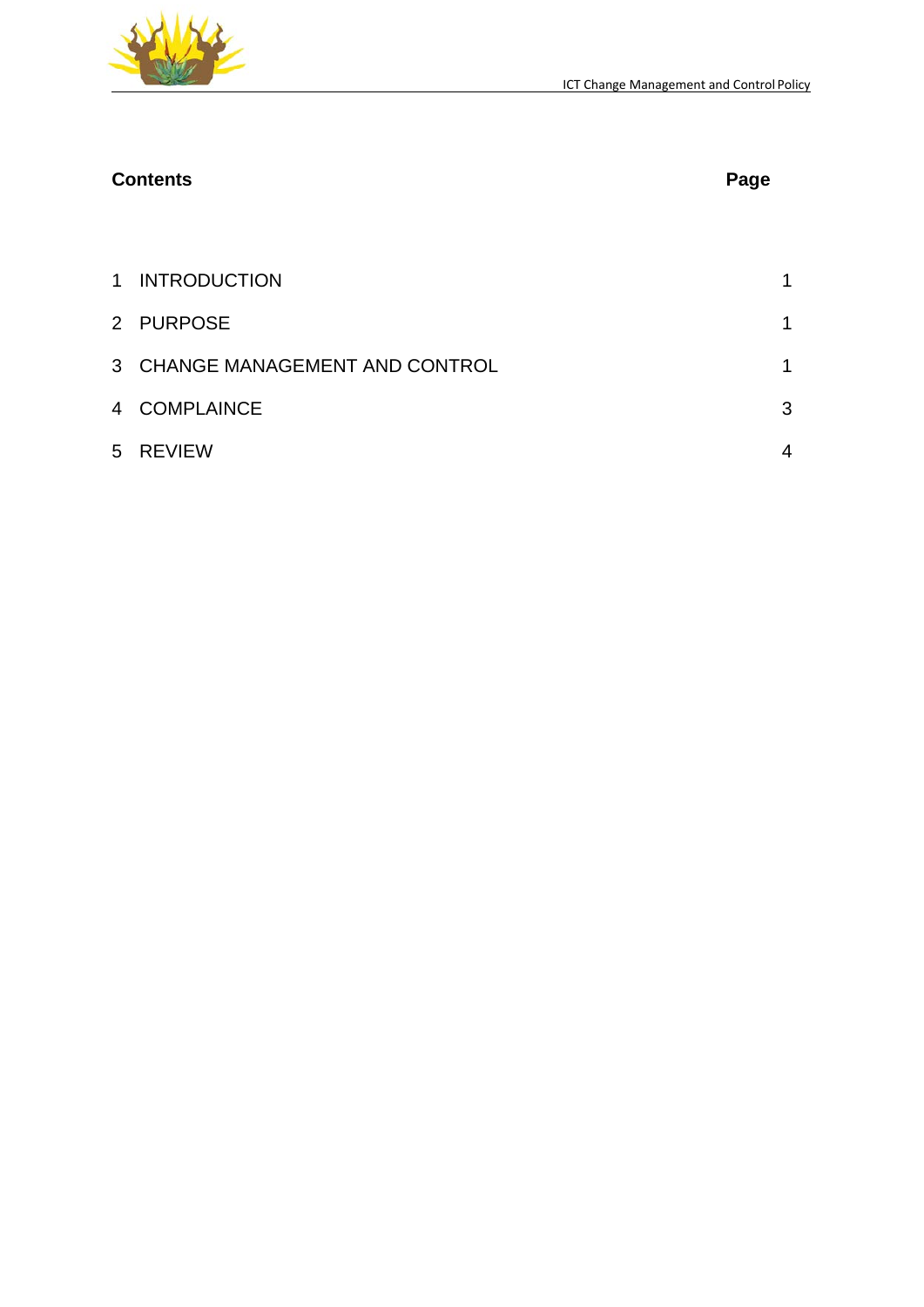

### <span id="page-2-0"></span>**1. INTRODUCTION**

- **1.1** Operational change management brings discipline and quality control to Information Systems. Attention to governance and formal policies and procedures will ensure its success. Formalizing governance and adopting policies for operational change management delivers a more disciplined and efficient environment. By defining processes and policies, ICT Unit can demonstrate increased agility in responding predictably and reliably to new Municipal demands.
- **1.2** Dr Beyers Naudé Local Municipality(BNLM) management has recognized the importance of change management and control as well as the associated risks; therefore, formulated the Change Management and Control Policy in order to address the opportunities and associated risks.

# <span id="page-2-1"></span>**2. PURPOSE**

- **2.1** The purpose of the policy is to ensure the implementation of change management and control strategies to mitigate associated risks such as:
	- Information being corrupted and/or destroyed;
	- Computer performance being disrupted and/or degraded;
	- Productivity losses being incurred; and
	- Exposure to reputational risk.
- **2.2** The Change Management and Control Policy applies to all parties operating within the BNLM's network environment or utilizing Information Resources. It covers the data networks, Local Area Network (LAN) servers and personal computers (stand-alone or network-enabled), located at the municipal offices and remote locations, where these systems are under the jurisdiction and/or ownership of the municipality and any personal computers, laptops, mobile device and or servers authorized to access the municipal data networks. No employee is exempt from this policy.

# <span id="page-2-2"></span>**3. CHANGE MANAGEMENT AND CONTROL**

#### **3.1 Operational Procedures**

- 3.1.1 The change control process defined below will control changes to all critical municipal information resources (such as hardware, software, system documentation and operating procedures). This process shall include management responsibilities and procedures. Wherever practicable, operational and application change control procedures should be integrated.
- 3.1.2 At a minimum, the change control process should include the following phases:
	- Logged Change Requests:
	- Identification, prioritization and initiation of change;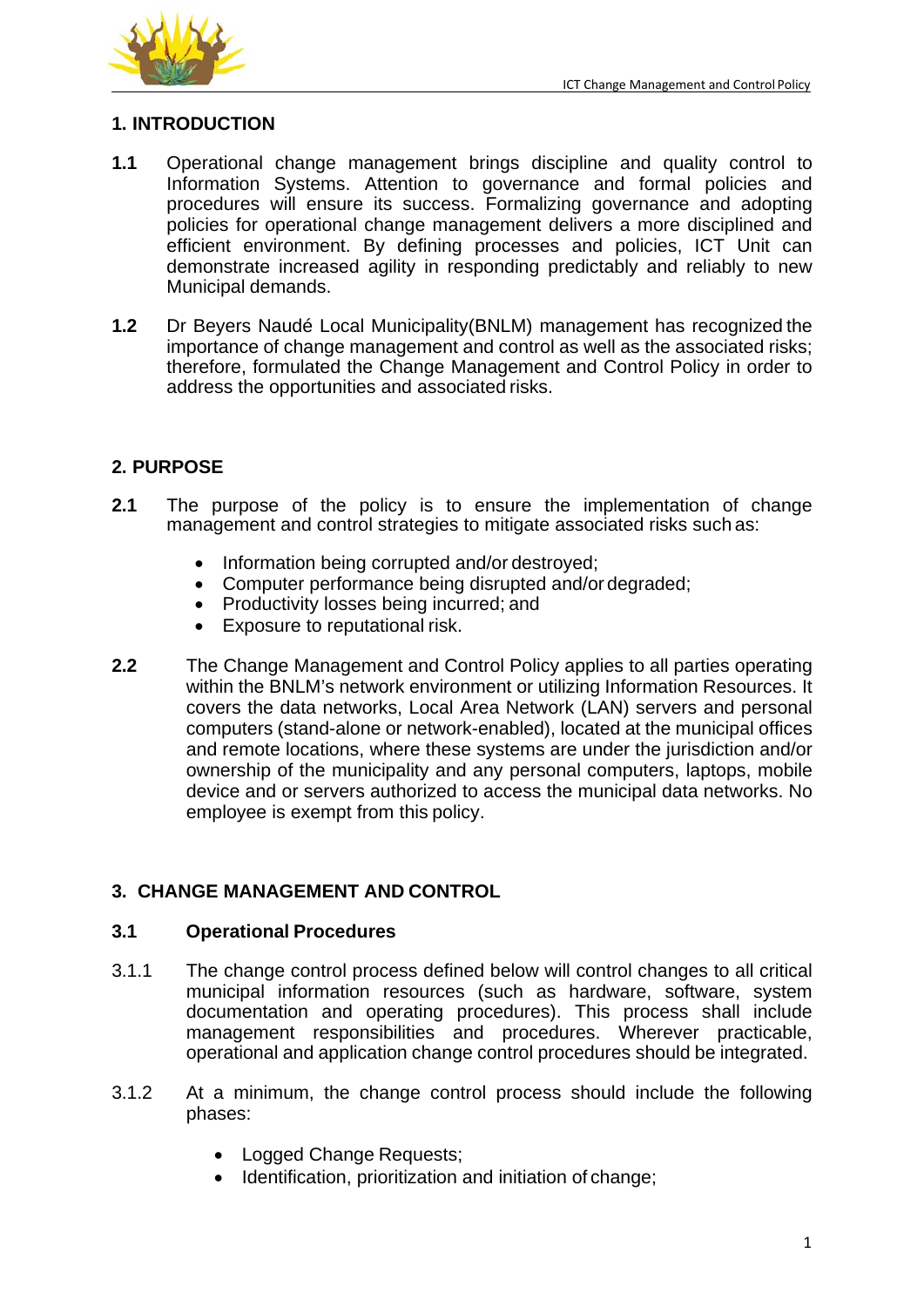

- Proper authorization of change;
- Requirements analysis;
- Inter-dependency and compliance analysis;
- Impact Assessment;
- Change approach;
- Change testing:
- User acceptance testing and approval;
- Implementation and release planning:
- Documentation;
- Change monitoring;
- Defined responsibilities and authorities of all users and ICT personnel;
- Emergency change classification parameters.

### **3.2 Documented Change**

- 3.2.1 All change requests shall be logged on a standardized and central system. The approval of all change requests and the results thereof shall be documented.
- 3.2.2 A documented audit trail, maintained at the ICT Unit, containing relevant information shall be maintained at all times. This should include change request documentation, change authorization and the outcome of the change. No single person should be able to effect changes to production information systems that are managed by the municipality, including APPX, without the approval of Senior Manager: Finance.
- 3.2.3 Management has introduced application auditor software that records and logs all programmed changes on APPX. The logs are reviewed by the Senior Manager: Finance. Application Auditor is used to transfer new programs and programmed changes to the live environment. If Application Auditor is not used, "Unauthorized changes" to the system will be reported. The unauthorized changes report is reviewed on a monthly basis by the Senior Manager: Finance. Once the changes have transferred to the live (00) system, the user must sign off the call on the Helpdesk. The programmer must now close the Application Auditor call. A copy of the help desk call, the Application Auditor call together with any supporting documentation must be taken to Senior Manager: Finance for a weekly review. All changes to the production information systems must be logged by the Systems Administrator on the APPX Helpdesk Application. The change must be authorized by Senior Manager: Finance before being implemented. Upon the completion of the change authorized, the Senior Manager: Finance must sign off the change as "successfully implemented". This process must be reviewed by the Director: Finance and Corporate Services.

#### **3.3 Change Classification**

3.3.1 All change requests shall be prioritized in terms of legislative requirements, improving internal controls and value addingchanges.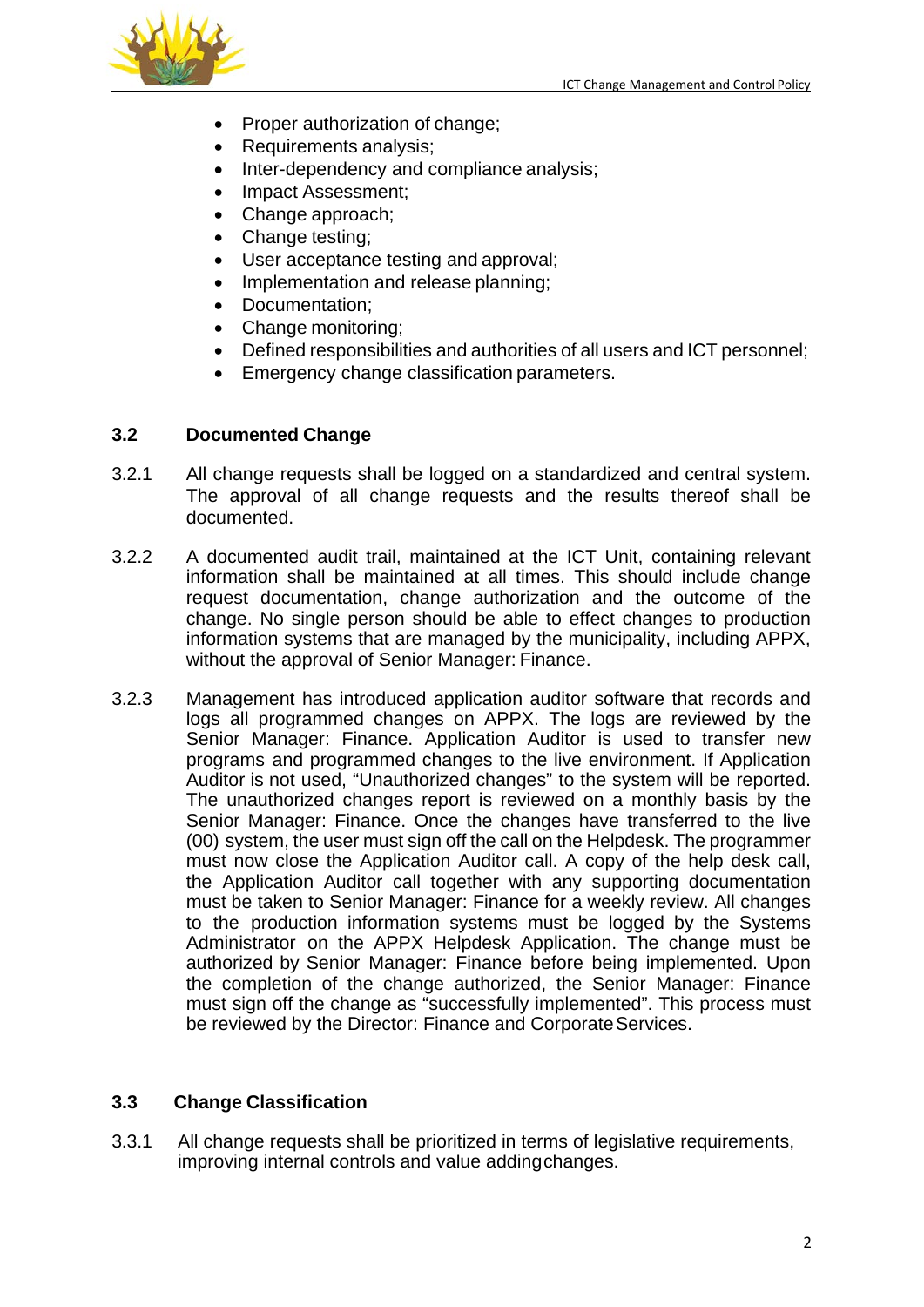

#### **3.4 Testing**

3.4.1 Changes shall be tested in an isolated, controlled, and representative environment (where such an environment is feasible) prior to implementation to minimize the effect on the relevant business process, to assess its impact on operations and security and to verify that only intended and approved changes were made.

#### **3.5 Changes affecting SLA 's**

The impact of change on existing SLA's shall be considered. Where applicable, changes to the SLA shall be controlled through a formal change process which includes contractual amendments.

#### **3.6 Fall back**

3.6.1 Procedures for aborting and recovering from unsuccessful changes shall be documented. Should the outcome of a change be different to the expected result (as identified in the testing of the change), procedures and responsibilities shall be noted for the recovery and continuity of the affected areas. Fall back procedures will be in place to ensure systems can revert back to what they were prior to implementation ofchanges.

#### **3.7 Business Continuity Plans (BCP)**

Business continuity plans shall be updated with relevant changes, managed through the change control process. Business continuity plans rely on the completeness, accuracy and availability of BCP documentation. BCP documentation is the road map used to minimize disruption to critical business processes where possible, and to facilitate their rapid recovery in the event of disasters.

#### **3.8 Change Monitoring**

3.8.1 All changes will be monitored once they have been rolled-out to the production environment. Deviations from design specifications and test results will be documented and escalated to the Senior Manager: Finance. The change Helpdesk process will then be followed to correct the deviation accordingly.